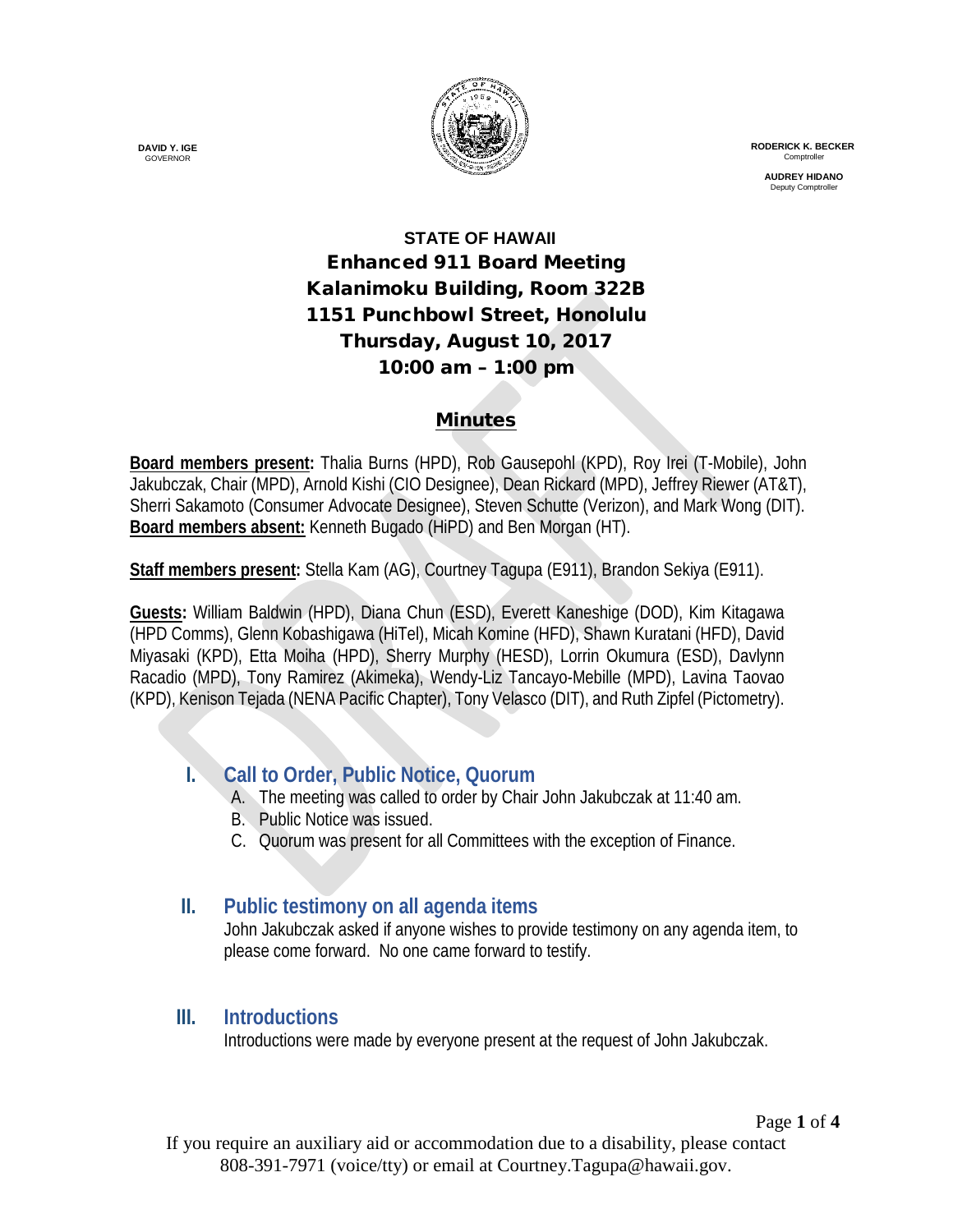## **IV. Nominations and election of Board Vice Chair.**

Kenneth Bugado and Steven Schutte were nominated for Board Chair. Voting was done by secret ballot as required. Kenneth Bugado was elected Board Vice Chair.

#### **V. Review and Approval of Last Month's Meeting Minutes**

John Jakubczak called for any additions/corrections to the July 13, 2017 meeting minutes. None were offered. Thalia Burns moved to adopt and Jeffrey Riewer seconded. The motion was approved by voice vote by all Committee Members present.

## **VI. Committee Updates by Committee Chairs**

- A. Communications Committee Steven Schutte Nothing further.
	- 1. 2018 Legislative Investigative Committee update Courtney Tagupa Nothing further.
	- 2. Others
- B. Technical Committee Thalia Burns
	- 1. Discussion on new member of the Technical Committee. Nothing further.
	- 2. Discussion on July 19, 2017 911 outage. Nothing further.
	- 3. NG911 & i3 and How it Impacts Hawaii 9-1-1 Tony Ramirez Nothing further.
	- 4. Educational Investigative Committee update Jeffrey Riewer Nothing further.
	- 5. FCC update Courtney Tagupa Nothing further.
- C. Finance Committee Roy Irei
	- 1. Appointment of new Finance Committee members. Nominated Dean Rickard, Rob Gausepohl, and William Baldwin with Sherri Sakamoto continuing as a member of the Committee.
	- 2. Review of Monthly Cash Flow & Budget Financial reports. Nothing further.

## **VII. PSAP Status Updates**

Kauai – Rob Gausepohl: none Oahu HPD – William Baldwin: none Oahu HFD – Shawn Kuratani: none Molokai – Davlynn Racadio: none Maui - Davlynn Racadio: none (Hawaii County PD – Alan Kimura: none) (Hawaii County FD – Karen Bugado: none)

#### **VIII. Executive Director's Report**

If you require an auxiliary aid or accommodation due to a disability, please contact 808-391-7971 (voice/tty) or email at Courtney.Tagupa@hawaii.gov.

Page **2** of **4**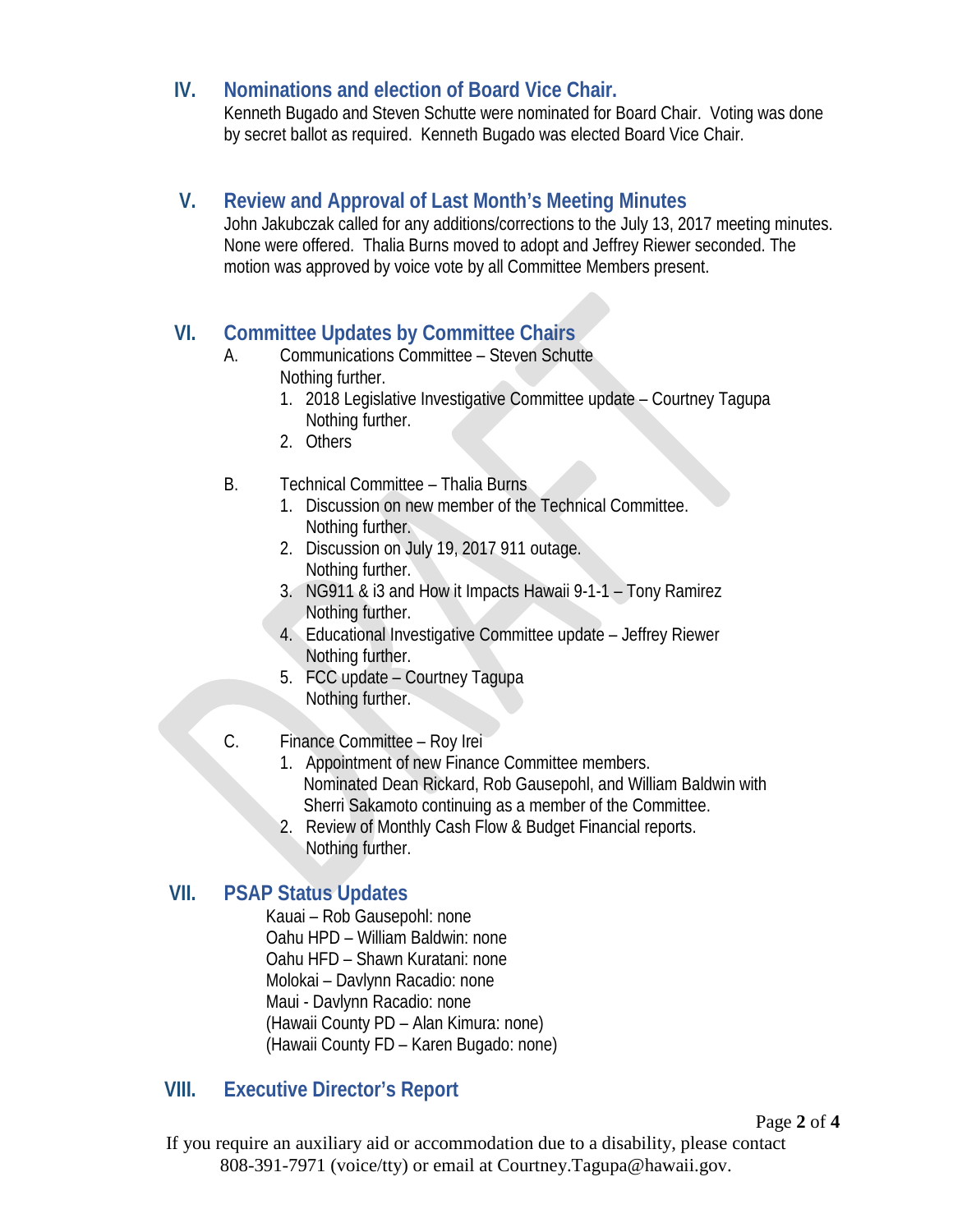- A. CPA Audit preparation underway (audit report due to Board on Nov 9, 2017). Due at end of month Request all reimbursement request for FY 2017
- B. FirstNet Response from the Board (Aug 2017)
- C. Annual report to the State Legislature (Oct 2017)
- D. Initiate procurement of CPA firm to perform annual audit (Dec 2017)
- E. Tracking NG911 costs:

Our accounting system will be modified to allow tracking of NG911 costs with the assistance of the PSAPs in identifying those costs.

## **IX. Items for Discussion, Consideration and Action**

- A. Reminder for PSAPs to update their 911 Timelines.
- B. FirstNet Update Everett Kaneshige Aug 4: comments due to FirstNet After release of final state plans by FirstNET (~September), the Governor will have 90 days to opt in or out. Training/classes for radio operators at HFD Communications/technicians @ Hon EMS Communications leader class Nov. @ HFD

Encourage signing up and attending

C. Others

#### **X. Announcements**

- A. Future meeting dates (10 a.m. 1 p.m. in Room 322B)
	- 1. Thursday, September 14, 2017 (Combined meeting)
	- 2. Thursday, October 12, 2017 (Combined meeting)
	- 3. Thursday, November 9, 2017 (Combined meeting)
	- 4. Thursday, December 14, 2017 (Combined meeting)
- B. Future Conference Dates (**3 months advanced approval required**):
	- 1. Spillman Conference, September 27-30, 2017, Park City, UT
	- 2. 911 Goes to Wash.DC, February 17-21, 2018
	- 3. NENA Conference, June 16-21, 2018, Nashville, TN
- **XI. Executive Session: HRS 92-5(a) (4) to consult with the board's attorney on questions and issues pertaining to the board's powers, duties, privileges, immunities, and liabilities.** None.
- **XII. Open Forum: Public comment on issues not on the agenda for consideration for Board agenda at the next meeting.**

Tony Ramirez recommended that future discussions take place regarding the technical and MSAG issues relating to possible passage of federal legislation on what is commonly known as Karri's Law.

Board Chair Jakubczak recommended the formation of an investigative committee to consist of Kiman Wong, Chair, and committee members Jeffrey Riewer, Davlynn Racadio, Shawn Kuratani and Kenison Tejada.

Page **3** of **4**

If you require an auxiliary aid or accommodation due to a disability, please contact 808-391-7971 (voice/tty) or email at Courtney.Tagupa@hawaii.gov.